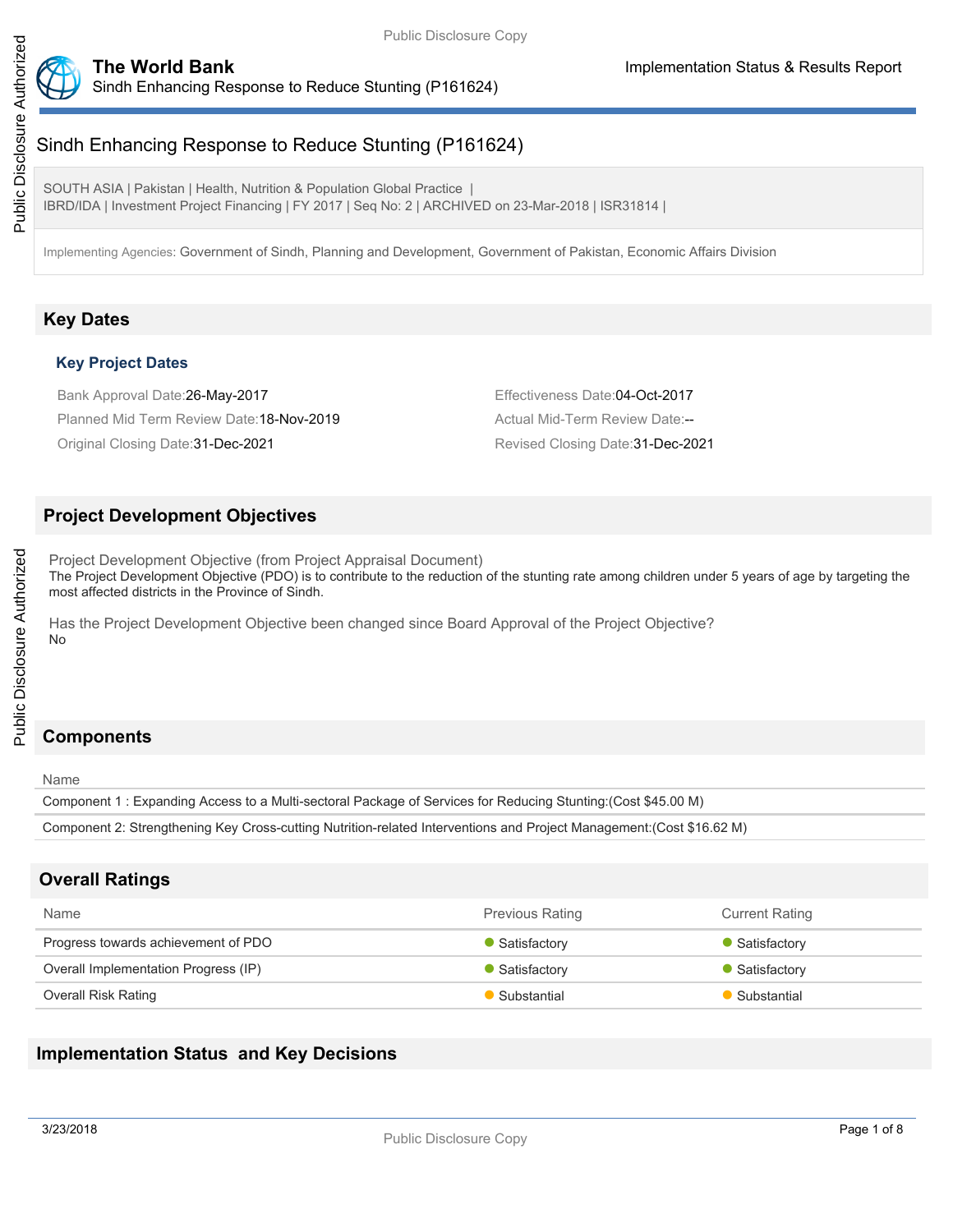



The Sindh Enhancing Response to Reduce Stunting Project, financed by a US\$61.62 million equivalent IDA Credit for Sindh province, was approved by the Bank's Board of Executive Directors on May 26, 2017. The Project was declared effective on October 4, 2017. A technical mission was held in November 2017 in order to facilitate the start up of project activities. Since then, significant progress has been made to advance project implementation, including institutionalization of the Nutrition Section in Planning & Development Department; hiring of key staff for the Stunting Task Force Secretariat and release of AAP funds to participating line departments for activities essential for the achievement of first year disbursement linked indicators (DLIs).

### **Risks**

#### **Systematic Operations Risk-rating Tool**

| <b>Risk Category</b>                                            | Rating at Approval                                  | <b>Previous Rating</b> | <b>Current Rating</b> |
|-----------------------------------------------------------------|-----------------------------------------------------|------------------------|-----------------------|
| <b>Political and Governance</b>                                 | • Substantial                                       | • Substantial          | • Substantial         |
| Macroeconomic                                                   | • Substantial                                       | • Substantial          | • Substantial         |
| Sector Strategies and Policies                                  | • Moderate                                          | • Moderate             | • Moderate            |
| Technical Design of Project or Program                          | • Substantial                                       | • Substantial          | • Substantial         |
| Institutional Capacity for Implementation and<br>Sustainability | • Moderate                                          | • Moderate             | • Moderate            |
| Fiduciary                                                       | • Substantial                                       | • Substantial          | • Substantial         |
| <b>Environment and Social</b>                                   | • Moderate                                          | • Moderate             | • Moderate            |
| <b>Stakeholders</b>                                             | • Moderate                                          | • Moderate             | • Moderate            |
| Other                                                           | $\hspace{0.05cm} -\hspace{0.05cm} -\hspace{0.05cm}$ | $-$                    | $- -$                 |
| Overall                                                         | • Substantial                                       | • Substantial          | • Substantial         |

## **Results**

### **Project Development Objective Indicators**

| ▶ Stunting prevalence (moderate/severe) (Percentage, Custom) |                 |                   |                  |             |  |
|--------------------------------------------------------------|-----------------|-------------------|------------------|-------------|--|
|                                                              | <b>Baseline</b> | Actual (Previous) | Actual (Current) | End Target  |  |
| Value                                                        | 48.00           | --                |                  | 43.00       |  |
| Date                                                         | 31-Dec-2014     | $- -$             |                  | 31-Dec-2021 |  |
|                                                              |                 |                   |                  |             |  |
| Minimum acceptable diet (Percentage, Custom)                 |                 |                   |                  |             |  |
|                                                              | <b>Baseline</b> | Actual (Previous) | Actual (Current) | End Target  |  |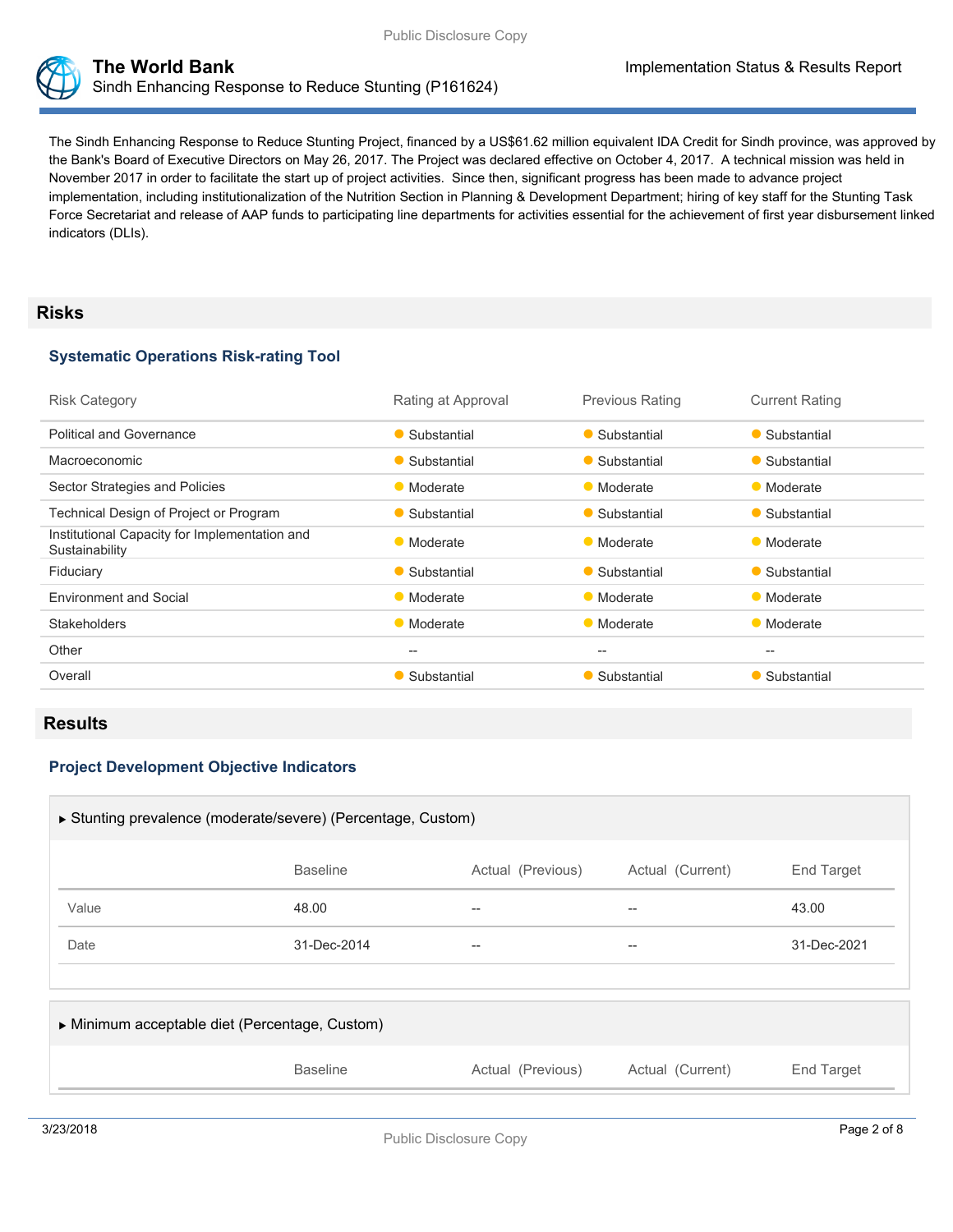



Sindh Enhancing Response to Reduce Stunting (P161624)

| Value | 8.90        | $- -$ | $\hspace{0.05cm}$ | 20.00       |
|-------|-------------|-------|-------------------|-------------|
| Date  | 31-Dec-2014 | $- -$ | $- -$             | 31-Dec-2021 |

# Micro-nutrient sachet distribution (Number, Custom)

|       | <b>Baseline</b> | Actual (Previous)                   | Actual (Current)  | End Target   |
|-------|-----------------|-------------------------------------|-------------------|--------------|
| Value | 0.00            | $\hspace{0.05cm}$ $\hspace{0.05cm}$ | $-$               | 2,650,000.00 |
| Date  | 30-Dec-2016     | $- -$                               | $\hspace{0.05cm}$ | 31-Dec-2021  |

#### Overall Comments

#### **Intermediate Results Indicators**

| ▶ Prenatal care visits at community level (Number, Custom) |                   |                          |                   |                   |  |
|------------------------------------------------------------|-------------------|--------------------------|-------------------|-------------------|--|
|                                                            | <b>Baseline</b>   | Actual (Previous)        | Actual (Current)  | <b>End Target</b> |  |
| Value                                                      | 0.00              | --                       | $\hspace{0.05cm}$ | 1,950,000.00      |  |
| Date                                                       | $30 - Dec - 2016$ | $\overline{\phantom{m}}$ | $\hspace{0.05cm}$ | 31-Dec-2021       |  |

|               |                 |                   |                          | Iron supplementation among PLW (Number, Custom) |  |  |  |  |  |
|---------------|-----------------|-------------------|--------------------------|-------------------------------------------------|--|--|--|--|--|
|               | <b>Baseline</b> | Actual (Previous) | Actual (Current)         | End Target                                      |  |  |  |  |  |
| Value<br>0.00 |                 | $- -$             | $\overline{\phantom{m}}$ | 1,850,000.00                                    |  |  |  |  |  |
| Date          | 30-Dec-2016     | $- -$             | $\overline{\phantom{m}}$ | 31-Dec-2021                                     |  |  |  |  |  |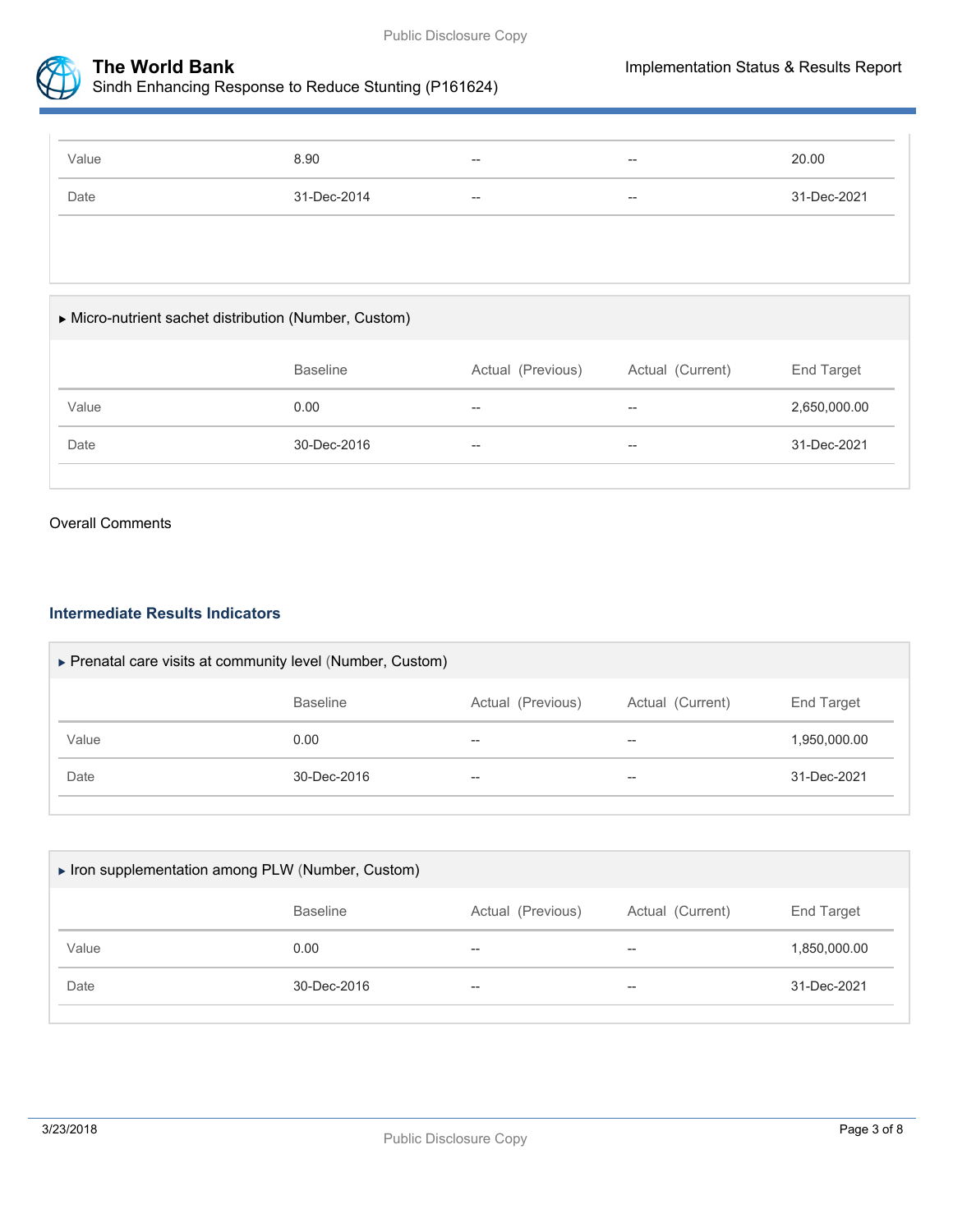



| ► TT2 at primary and secondary health services (Number, Custom)        |             |                          |                                                     |              |  |  |
|------------------------------------------------------------------------|-------------|--------------------------|-----------------------------------------------------|--------------|--|--|
| <b>Baseline</b><br>Actual (Previous)<br>Actual (Current)<br>End Target |             |                          |                                                     |              |  |  |
| Value                                                                  | 0.00        | $\overline{\phantom{m}}$ | $\hspace{0.05cm} -\hspace{0.05cm} -\hspace{0.05cm}$ | 1,100,000.00 |  |  |
| Date                                                                   | 31-Dec-2016 | $\overline{\phantom{m}}$ | $- -$                                               | 31-Dec-2021  |  |  |
|                                                                        |             |                          |                                                     |              |  |  |

| ► Users of Modern Contraceptive Methods (Number, Custom) |                 |                          |                  |               |  |
|----------------------------------------------------------|-----------------|--------------------------|------------------|---------------|--|
|                                                          | <b>Baseline</b> | Actual (Previous)        | Actual (Current) | End Target    |  |
| Value                                                    | 0.00            | $\overline{\phantom{a}}$ | --               | 12,000,000.00 |  |
| Date                                                     | 30-Dec-2016     | $\overline{\phantom{a}}$ | $- -$            | 31-Dec-2021   |  |
|                                                          |                 |                          |                  |               |  |

| MUAC screening at community level (Number, Custom) |                 |                   |                     |              |  |
|----------------------------------------------------|-----------------|-------------------|---------------------|--------------|--|
|                                                    | <b>Baseline</b> | Actual (Previous) | Actual (Current)    | End Target   |  |
| Value                                              | 0.00            | $- -$             | $\hspace{0.05cm} -$ | 7,950,000.00 |  |
| Date                                               | 30-Dec-2016     | $- -$             | $-$                 | 31-Dec-2021  |  |
|                                                    |                 |                   |                     |              |  |

| ► Cumulative number of villages certified ODF (Number, Custom)         |             |       |                          |             |  |
|------------------------------------------------------------------------|-------------|-------|--------------------------|-------------|--|
| Actual (Previous)<br>Actual (Current)<br>End Target<br><b>Baseline</b> |             |       |                          |             |  |
| Value                                                                  | 0.00        | $- -$ | $\overline{\phantom{m}}$ | 8,600.00    |  |
| Date                                                                   | 30-Dec-2016 | $- -$ | $-$                      | 31-Dec-2021 |  |
|                                                                        |             |       |                          |             |  |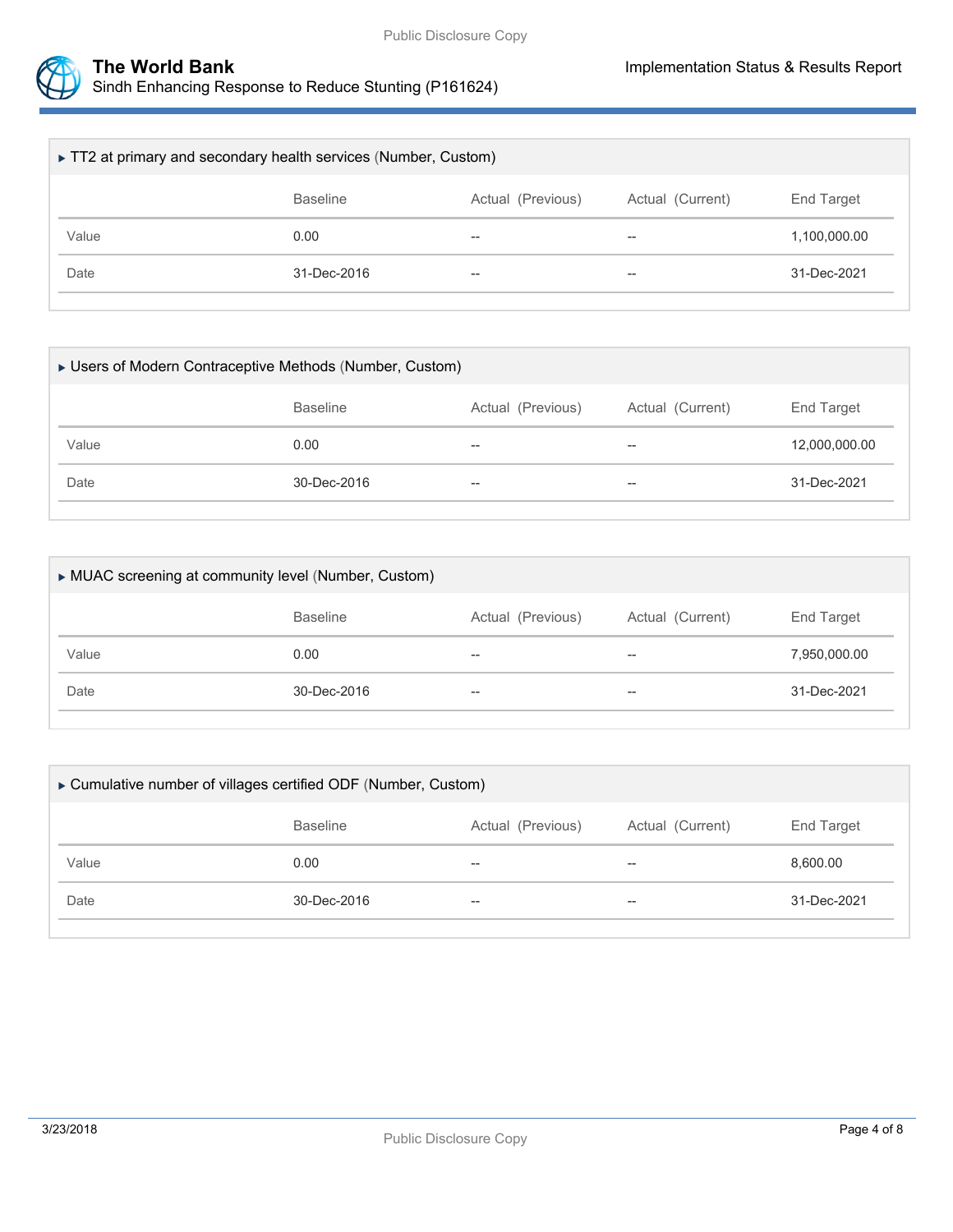

| ► Cumulative number of kitchen gardens established (Number, Custom)    |                   |       |       |             |  |
|------------------------------------------------------------------------|-------------------|-------|-------|-------------|--|
| <b>Baseline</b><br>Actual (Previous)<br>Actual (Current)<br>End Target |                   |       |       |             |  |
| Value                                                                  | 0.00              | $- -$ | $- -$ | 2,600.00    |  |
| Date                                                                   | $30 - Dec - 2016$ | $- -$ | $- -$ | 31-Dec-2021 |  |
|                                                                        |                   |       |       |             |  |

| ► Cumulative number of households establishing backyard poultry raising and goat farming (Number, Custom) |                                                          |                   |       |             |  |  |
|-----------------------------------------------------------------------------------------------------------|----------------------------------------------------------|-------------------|-------|-------------|--|--|
|                                                                                                           | <b>Baseline</b><br>Actual (Current)<br>Actual (Previous) |                   |       |             |  |  |
| Value                                                                                                     | 0.00                                                     | $- -$             | $-$   | 26,000,00   |  |  |
| Date                                                                                                      | $30 - Dec - 2016$                                        | $\hspace{0.05cm}$ | $- -$ | 31-Dec-2021 |  |  |
|                                                                                                           |                                                          |                   |       |             |  |  |

| ► Cumulative number of community fish ponds established (Number, Custom) |                 |                  |                   |             |  |
|--------------------------------------------------------------------------|-----------------|------------------|-------------------|-------------|--|
|                                                                          | <b>Baseline</b> | Actual (Current) | <b>End Target</b> |             |  |
| Value                                                                    | 0.00            | $- -$            | $-$               | 2.600.00    |  |
| Date                                                                     | 30-Dec-2016     | $- -$            | $- -$             | 31-Dec-2021 |  |
|                                                                          |                 |                  |                   |             |  |

| ► Cumulative number of children (36-59 months) attending Early Childhood Education (Number, Custom) |                   |       |       |              |  |  |
|-----------------------------------------------------------------------------------------------------|-------------------|-------|-------|--------------|--|--|
|                                                                                                     | End Target        |       |       |              |  |  |
| Value                                                                                               | 0.00              | $- -$ | $- -$ | 3,500,000.00 |  |  |
| Date                                                                                                | $30 - Dec - 2016$ | $- -$ | $-$   | 31-Dec-2021  |  |  |
|                                                                                                     |                   |       |       |              |  |  |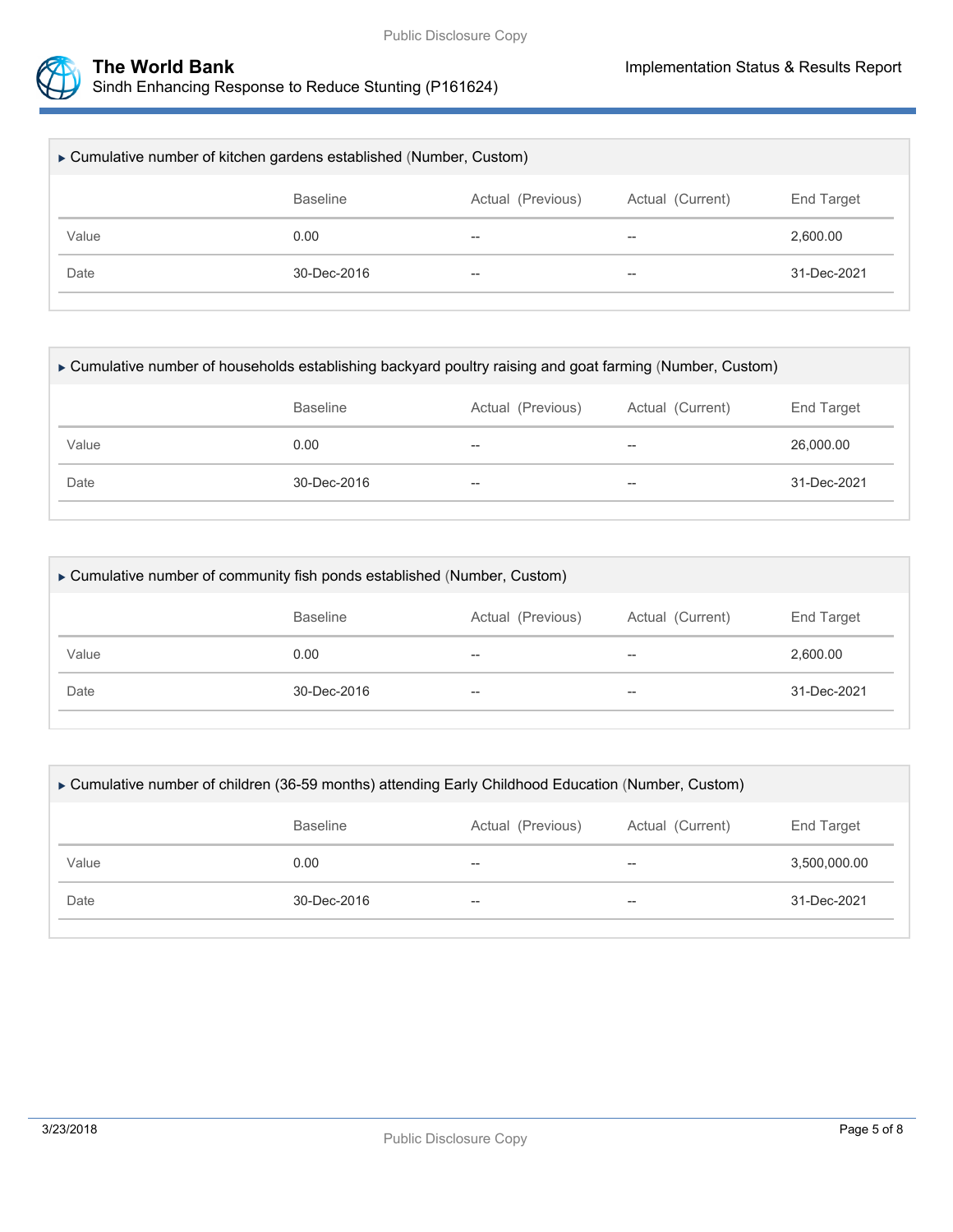



| Number of Mothers' Groups established (Number, Custom) |                 |                   |                  |             |  |
|--------------------------------------------------------|-----------------|-------------------|------------------|-------------|--|
|                                                        | <b>Baseline</b> | Actual (Previous) | Actual (Current) | End Target  |  |
| Value                                                  | 0.00            | --                | $- -$            | 3,900.00    |  |
| Date                                                   | 30-Dec-2016     | --                | $- -$            | 31-Dec-2021 |  |
|                                                        |                 |                   |                  |             |  |

| ▶ Provincial Nutrition Steering Committee functioning (Number, Custom) |                          |       |             |  |  |
|------------------------------------------------------------------------|--------------------------|-------|-------------|--|--|
| <b>Baseline</b><br>Actual (Current)<br>Actual (Previous)               |                          |       |             |  |  |
| 0.00                                                                   | $\overline{\phantom{m}}$ | $- -$ | 20.00       |  |  |
| 30-Dec-2016                                                            | $\overline{\phantom{m}}$ | $- -$ | 31-Dec-2021 |  |  |
|                                                                        |                          |       |             |  |  |

 Implementation of a system to strengthen coordination, collaboration and feedback between the AAP service providers and target beneficiary populations (Text, Custom)

|       | <b>Baseline</b> | Actual (Previous)        | Actual (Current)                    | End Target  |
|-------|-----------------|--------------------------|-------------------------------------|-------------|
| Value | No.             | $-\!$                    | $- -$                               | Yes         |
| Date  | 30-Dec-2016     | $\overline{\phantom{m}}$ | $\hspace{0.05cm}$ $\hspace{0.05cm}$ | 31-Dec-2021 |

| ► Pregnant/lactating women, adolescent girls and/or children under age five-reached by basic nutrition services (number)<br>(Number, Custom) |                                                          |    |       |              |  |  |  |
|----------------------------------------------------------------------------------------------------------------------------------------------|----------------------------------------------------------|----|-------|--------------|--|--|--|
|                                                                                                                                              | <b>Baseline</b><br>Actual (Previous)<br>Actual (Current) |    |       |              |  |  |  |
| Value                                                                                                                                        | 0.00                                                     | -- | $- -$ | 7,950,000.00 |  |  |  |
| Date                                                                                                                                         | $30 - Dec - 2016$<br>--<br>$- -$                         |    |       |              |  |  |  |
|                                                                                                                                              |                                                          |    |       |              |  |  |  |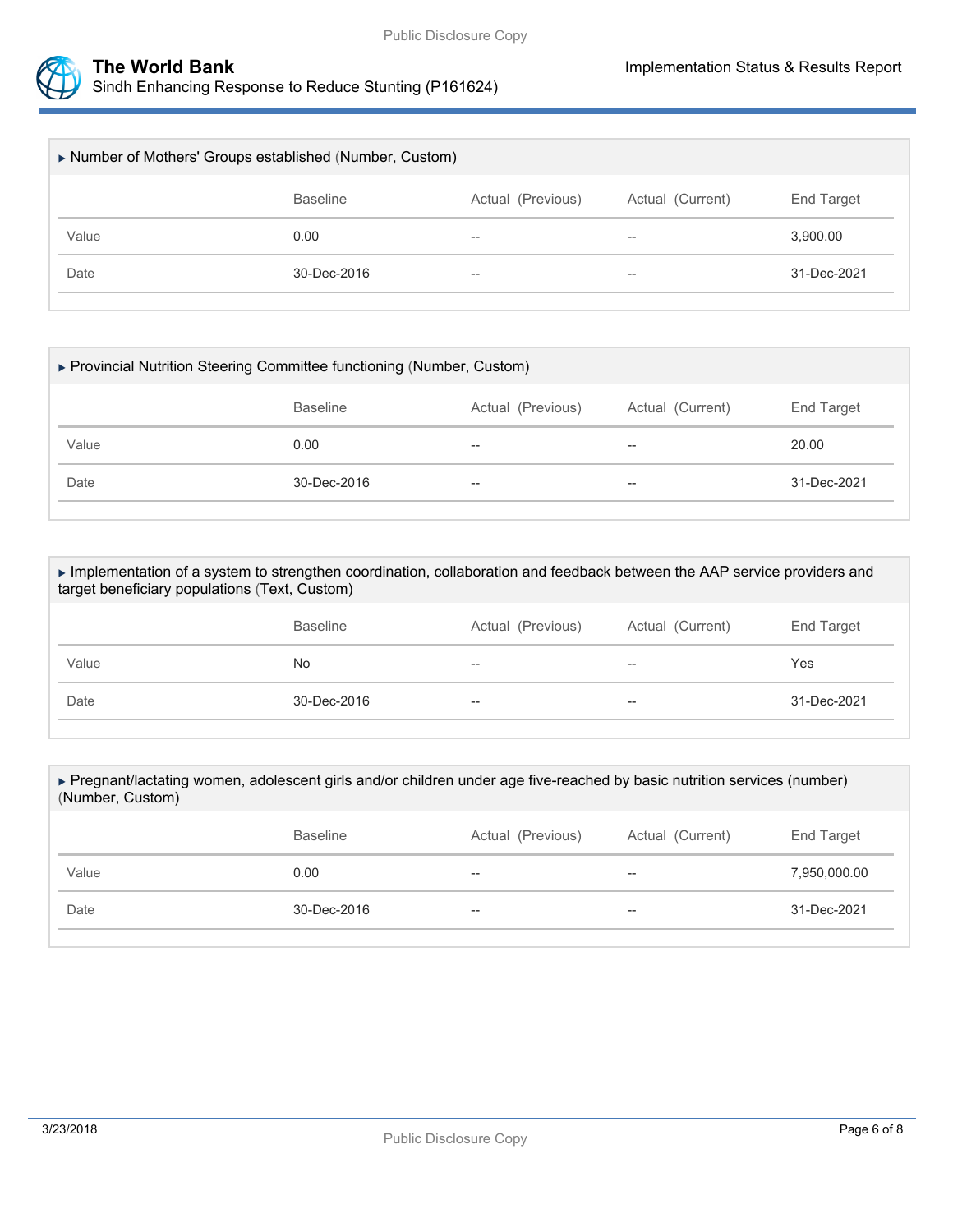

| ∡ Children between the age of 6 and 59 months receiving Vitamin A supplementation (number) (Number, Custom Breakdown) |                                                          |    |                          |              |  |  |
|-----------------------------------------------------------------------------------------------------------------------|----------------------------------------------------------|----|--------------------------|--------------|--|--|
|                                                                                                                       | <b>Baseline</b><br>Actual (Previous)<br>Actual (Current) |    |                          |              |  |  |
| Value                                                                                                                 | 0.00                                                     | -- | $\overline{\phantom{m}}$ | 7,950,000.00 |  |  |
| Date                                                                                                                  | 30-Dec-2016                                              | -- | $- -$                    | 31-Dec-2021  |  |  |
|                                                                                                                       |                                                          |    |                          |              |  |  |

#### Overall Comments

# **Data on Financial Performance**

#### **Disbursements (by loan)**

| Project | Loan/Credit/TF Status Currency Original Revised Cancelled Disbursed Undisbursed |               |       |       |      |      |       | Disbursed |
|---------|---------------------------------------------------------------------------------|---------------|-------|-------|------|------|-------|-----------|
| P161624 | IDA-60470                                                                       | Effective USD | 61.62 | 61.62 | 0.00 | 4.95 | 59.85 | 7.6%      |

#### **Key Dates (by loan)**

| Project | Loan/Credit/TF Status |                       |             | Approval Date Signing Date Effectiveness Date Orig. Closing Date Rev. Closing Date |             |             |
|---------|-----------------------|-----------------------|-------------|------------------------------------------------------------------------------------|-------------|-------------|
| P161624 | IDA-60470             | Effective 26-May-2017 | 26-Jul-2017 | 04-Oct-2017                                                                        | 31-Dec-2021 | 31-Dec-2021 |

## **Cumulative Disbursements**